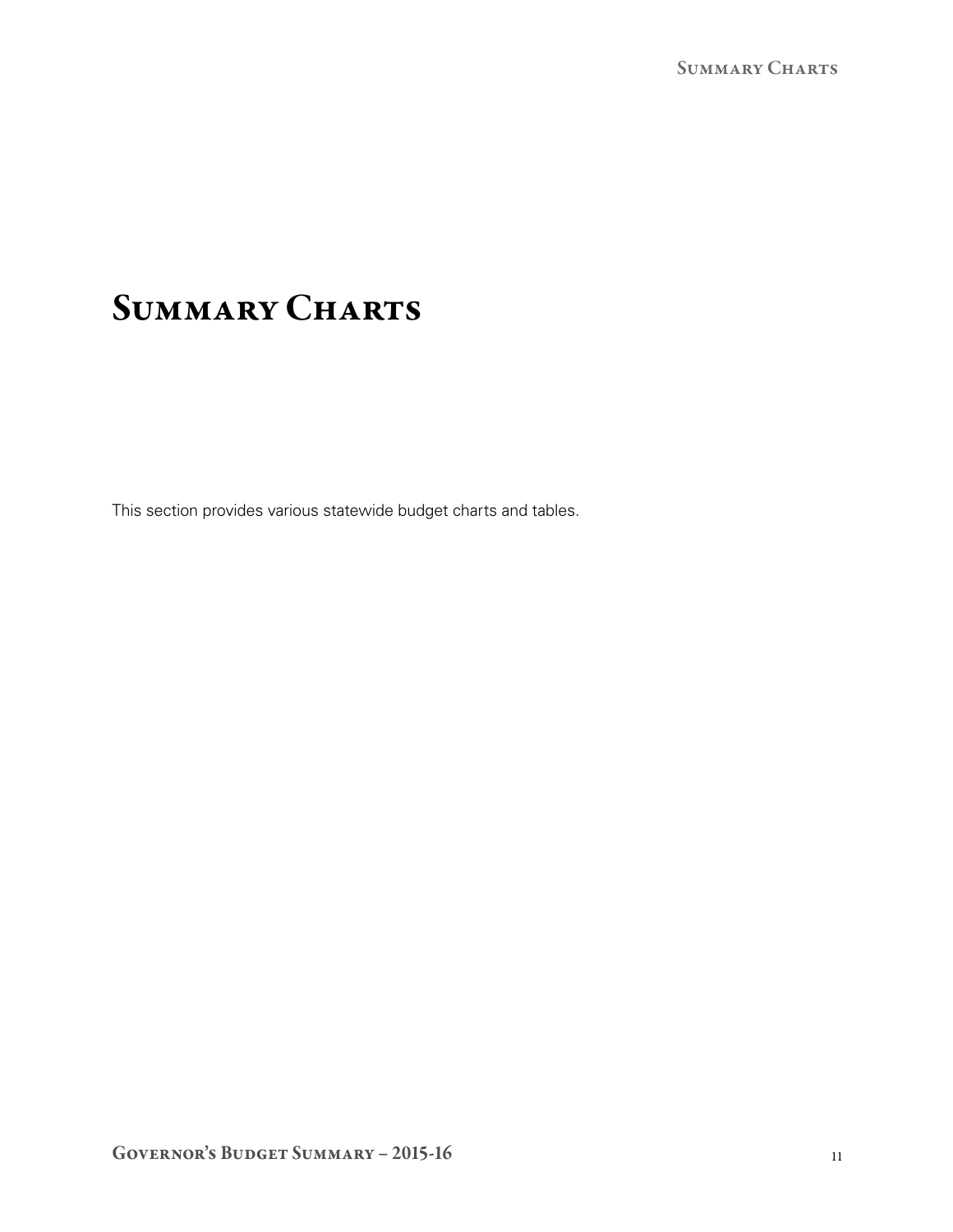## Figure SUM-01 **2015-16 Governor's Budget General Fund Budget Summary**

(Dollars in Millions)

|                                                    | 2014-15   | 2015-16   |
|----------------------------------------------------|-----------|-----------|
| <b>Prior Year Balance</b>                          | \$5,100   | \$1,423   |
| Revenues and Transfers                             | \$108,042 | \$113,380 |
| <b>Total Resources Available</b>                   | \$113,142 | \$114,803 |
| Non-Proposition 98 Expenditures                    | \$65,071  | \$66,279  |
| Proposition 98 Expenditures                        | \$46,648  | \$47,019  |
| <b>Total Expenditures</b>                          | \$111,719 | \$113,298 |
| <b>Fund Balance</b>                                | \$1,423   | \$1,505   |
| Reserve for Liquidation of Encumbrances            | \$971     | \$971     |
| Special Fund for Economic Uncertainties            | \$452     | \$534     |
| <b>Budget Stabilization Account/Rainy Day Fund</b> | \$1,606   | \$2,826   |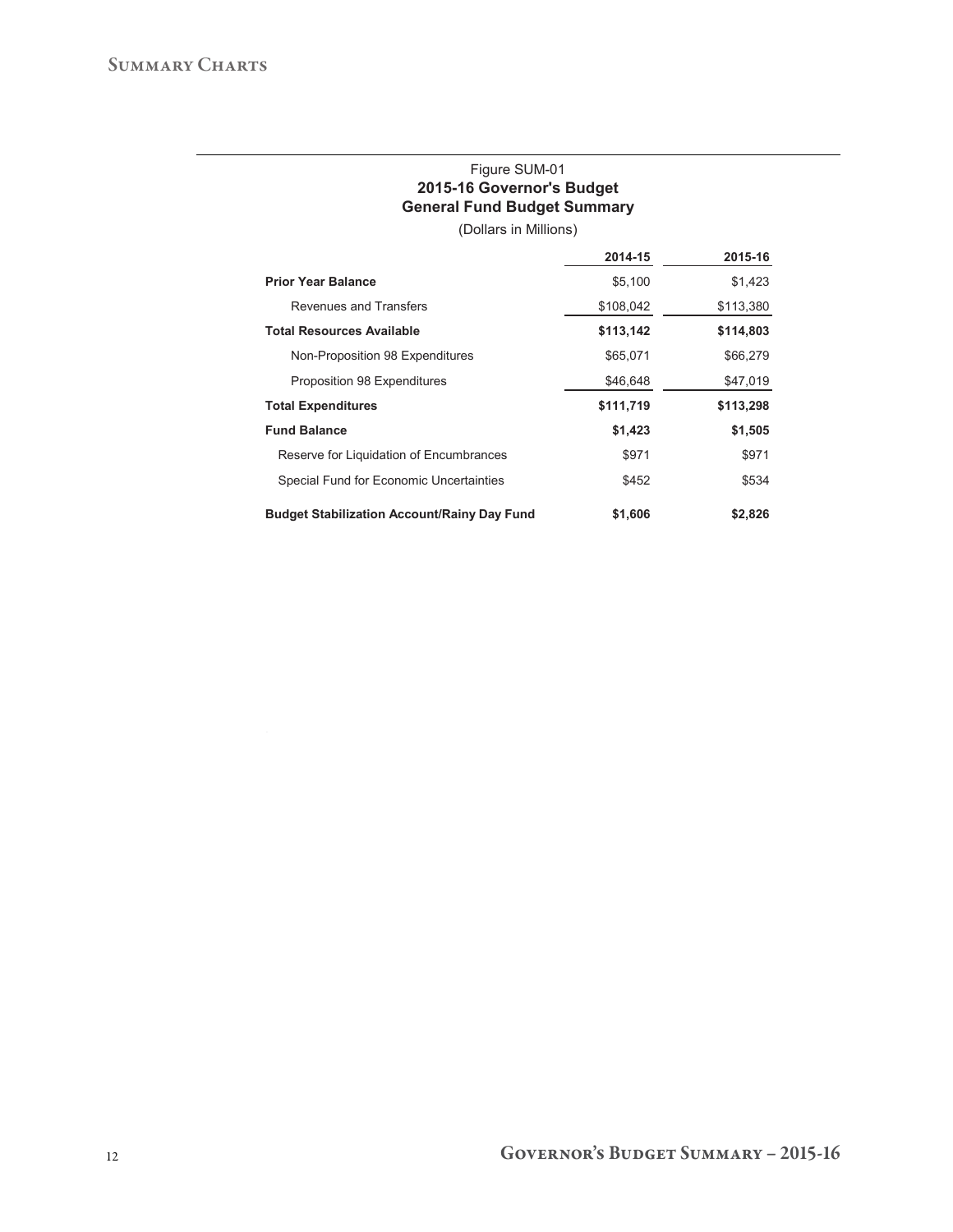### Figure SUM-02 **General Fund Expenditures by Agency**  (Dollars in Millions)

|                                                        |           |           | Change from 2014-15 |                |
|--------------------------------------------------------|-----------|-----------|---------------------|----------------|
|                                                        | 2014-15   | 2015-16   | <b>Dollar</b>       | <b>Percent</b> |
|                                                        |           |           | Change              | Change         |
| Legislative, Judicial, Executive                       | \$3,007   | \$3,131   | \$124               | 4.1%           |
| Business, Consumer Services &<br>Housing               | 839       | 639       | $-200$              | $-23.8%$       |
| Transportation                                         | 158       | 237       | 79                  | 50.0%          |
| Natural Resources                                      | 2,497     | 2,561     | 64                  | 2.6%           |
| <b>Environmental Protection</b>                        | 78        | 68        | $-10$               | $-12.8%$       |
| <b>Health and Human Services</b>                       | 30,490    | 31,929    | 1,439               | 4.7%           |
| Corrections and Rehabilitation                         | 9,995     | 10,160    | 165                 | 1.7%           |
| K-12 Education                                         | 47,121    | 47,173    | 52                  | 0.1%           |
| <b>Higher Education</b>                                | 12.947    | 14,063    | 1,116               | 8.6%           |
| Labor and Workforce Development                        | 282       | 265       | $-17$               | $-6.0%$        |
| Government Operations                                  | 730       | 701       | $-29$               | $-4.0%$        |
| <b>General Government:</b>                             |           |           |                     |                |
| Non-Agency Departments                                 | 1,267     | 676       | $-591$              | $-46.6%$       |
| Tax Relief/Local Government                            | 446       | 444       | $-2$                | $-0.4%$        |
| <b>Statewide Expenditures</b>                          | 256       | 1,251     | 995                 | 388.7%         |
| Supplemental Payment to the<br>Economic Recovery Bonds | 1,606     |           | $-1,606$            | $-100.0\%$     |
| <b>Total</b>                                           | \$111,719 | \$113,298 | \$1,579             | 1.4%           |
| Note: Numbers may not add due to rounding.             |           |           |                     |                |

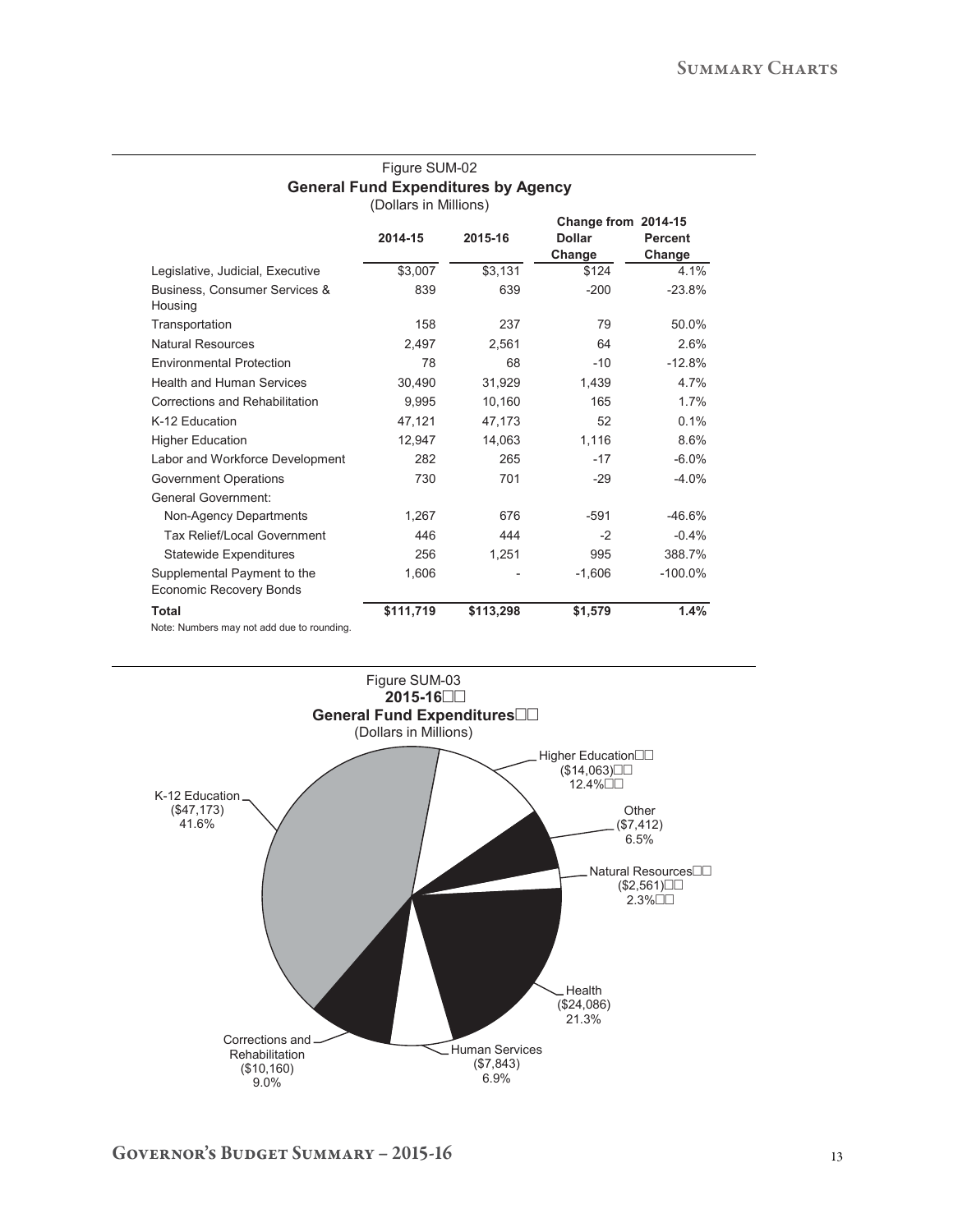### Figure SUM-04 **General Fund Revenue Sources**  (Dollars in Millions)

|                                                                | 2014-15   |           | Change from<br>2014-15  |                          |
|----------------------------------------------------------------|-----------|-----------|-------------------------|--------------------------|
|                                                                |           | 2015-16   | <b>Dollar</b><br>Change | <b>Percent</b><br>Change |
| Personal Income Tax                                            | \$71,699  | \$75,213  | \$3,514                 | 4.9%                     |
| Sales and Use Tax                                              | 23,438    | 25,166    | 1,728                   | 7.4%                     |
| Corporation Tax                                                | 9,618     | 10,173    | 555                     | 5.8%                     |
| Insurance Tax                                                  | 2,490     | 2,531     | 41                      | 1.6%                     |
| Alcoholic Beverage Taxes and Fees                              | 367       | 374       | $\overline{7}$          | 1.9%                     |
| Cigarette Tax                                                  | 84        | 82        | $-2$                    | $-2.4%$                  |
| Motor Vehicle Fees                                             | 20        | 21        | 1                       | 5.0%                     |
| Other                                                          | 1,932     | 1,040     | $-892$                  | $-46.2%$                 |
| <b>Subtotal</b>                                                | \$109,648 | \$114,600 | \$4,952                 | 4.5%                     |
| Transfer to the Budget Stabilization<br>Account/Rainy Day Fund | $-1,606$  | $-1,220$  | 386                     | $-24.0%$                 |
| <b>Total</b>                                                   | \$108,042 | \$113,380 | \$5,338                 | 4.9%                     |
| Note: Numbers may not add due to rounding.                     |           |           |                         |                          |



 $1/$  Excludes \$1,220 million transfer to Rainy Day Fund.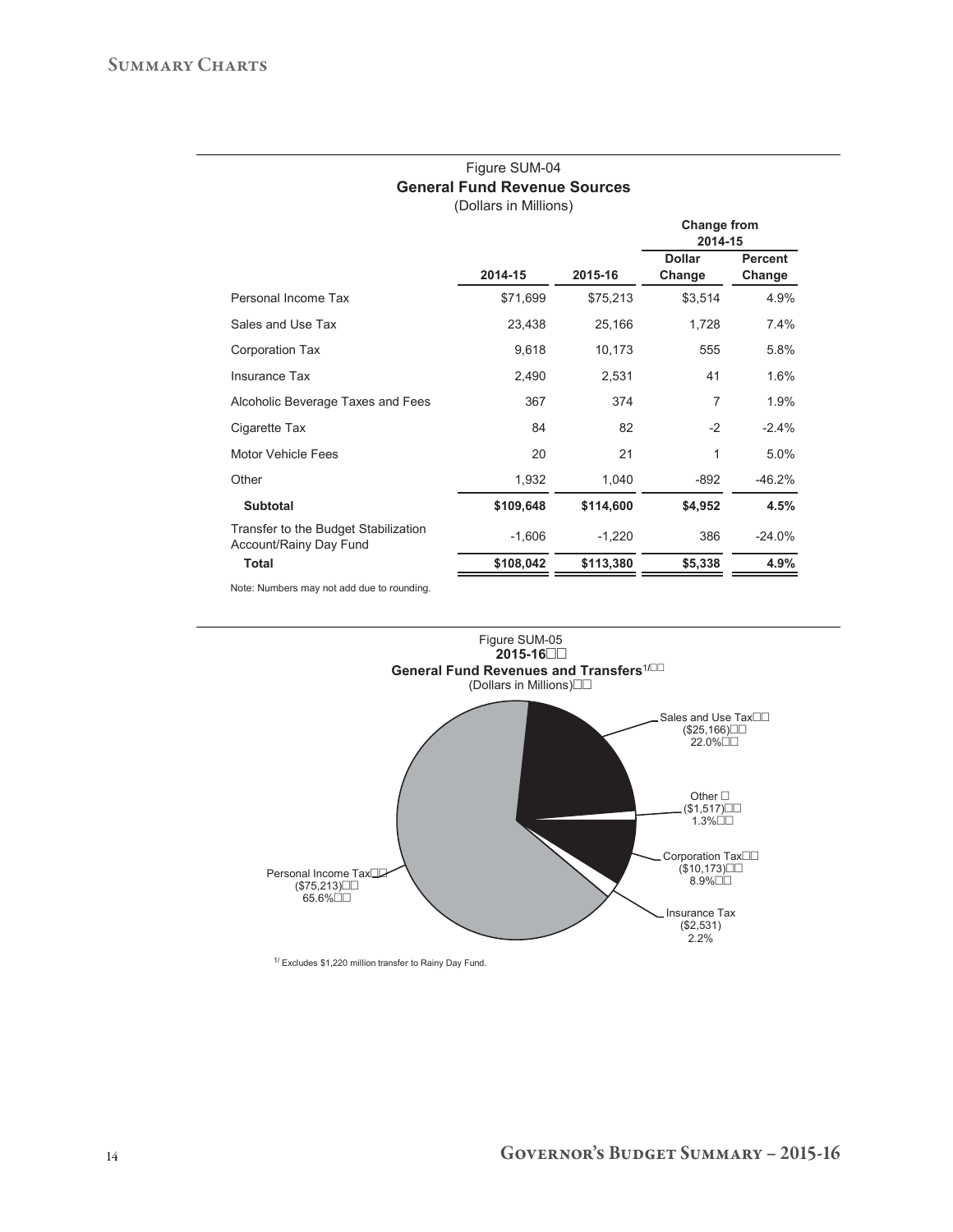### Figure SUM-06 **2015-16 Total State Expenditures by Agency**  (Dollars in Millions)

|                                                                               | General<br>Fund | <b>Special</b><br><b>Funds</b> | <b>Bond</b><br><b>Funds</b> | <b>Totals</b> |
|-------------------------------------------------------------------------------|-----------------|--------------------------------|-----------------------------|---------------|
| Legislative, Judicial, Executive                                              | \$3,131         | \$3,093                        | \$228                       | \$6,452       |
| Business, Consumer Services & Housing                                         | 639             | 780                            | 140                         | 1,559         |
| Transportation                                                                | 237             | 8,781                          | 2,151                       | 11,169        |
| <b>Natural Resources</b>                                                      | 2,561           | 1,319                          | 1,586                       | 5,466         |
| <b>Environmental Protection</b>                                               | 68              | 2,901                          | 321                         | 3,290         |
| <b>Health and Human Services</b>                                              | 31,929          | 20,538                         |                             | 52,467        |
| Corrections and Rehabilitation                                                | 10,160          | 2,516                          |                             | 12,676        |
| K-12 Education                                                                | 47,173          | 101                            | 1,063                       | 48,337        |
| <b>Higher Education</b>                                                       | 14,063          | 42                             | 384                         | 14,489        |
| Labor and Workforce Development                                               | 265             | 640                            |                             | 905           |
| <b>Government Operations</b>                                                  | 701             | 221                            | 11                          | 933           |
| <b>General Government</b>                                                     |                 |                                |                             |               |
| Non-Agency Departments                                                        | 676             | 1,716                          | 1                           | 2,393         |
| Tax Relief/Local Government                                                   | 444             | 2,284                          |                             | 2,728         |
| <b>Statewide Expenditures</b>                                                 | 1,251           | 588                            |                             | 1,839         |
| <b>Total</b>                                                                  | \$113,298       | \$45,520                       | \$5,885                     | \$164,703     |
| A hostical A homes because the contract of the share of a construction of the |                 |                                |                             |               |

Note: Numbers may not add due to rounding.